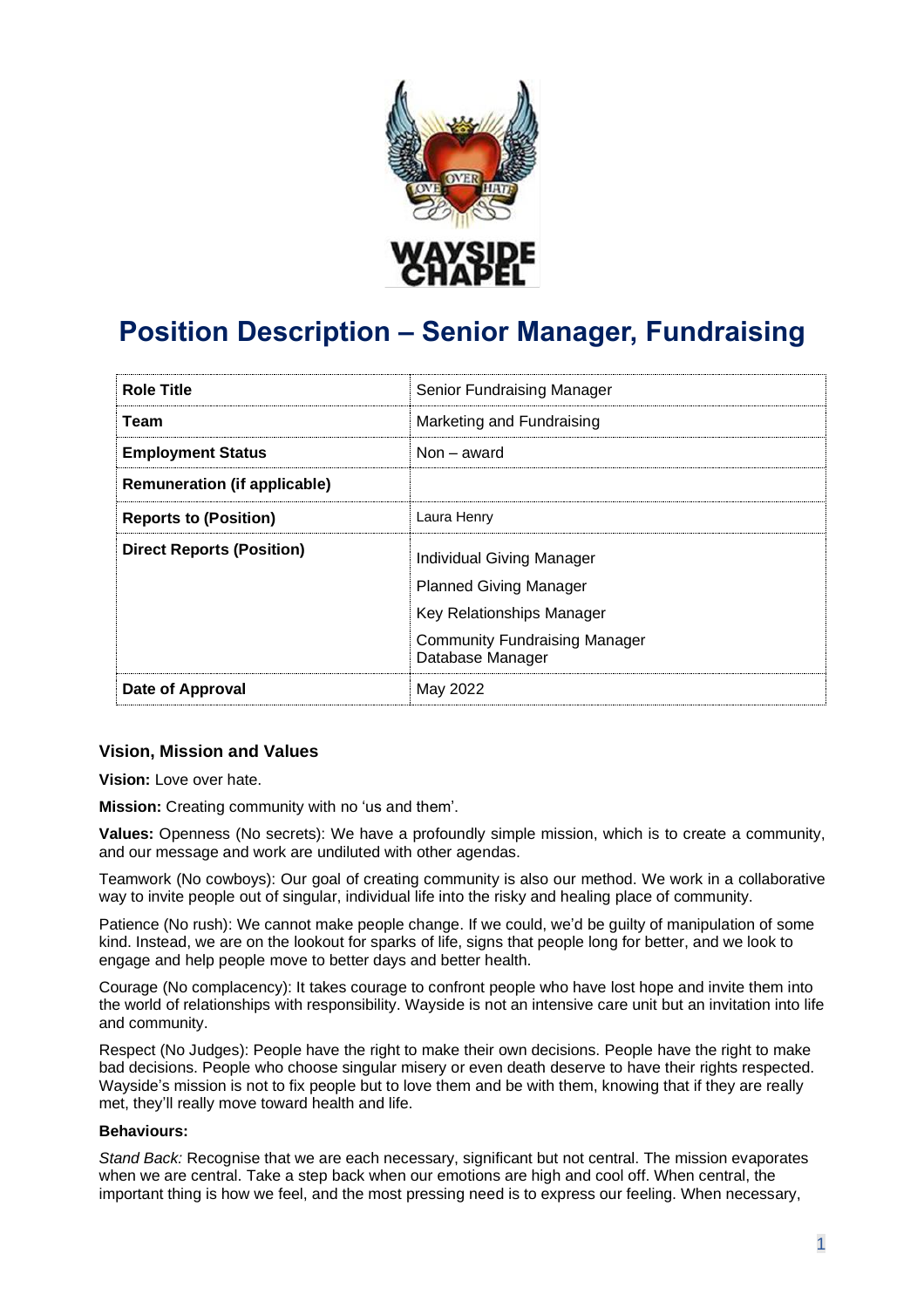significant but not central, in a time of difficulty, the most important thing is to ask, "what facts do I not have" and "who can I talk to for reliable clarity"

*Speak Well:* Identify and appreciate the strengths in colleagues. Recognise that everyone's strengths are also their weaknesses, if we look for weakness, we'll find it and if we look for strength, we'll find it. An atmosphere where colleagues are habitually talked up behind their backs will create an unbeatable team.

*Embrace Errors:* Accept when you have made a mistake, that an opportunity to learn is present. Learning is lost when we spend energy covering our arse or blaming others. Nothing is more liberating than the security it takes to admit that your performance did not cover you or the team in glory. Helping each other embrace moments of learning will build a team that can overcome anything.

*Be Kind:* We do an excellent job of being kind with our visitors, let's also be kind to each other. Kindness is implicit in our vision and our mission. Kindness is not a matter of feeling anything but a matter of acting and participating. You might feel uncomfortable, but kindness will give the benefit of the doubt or begin an uncomfortable but direct discussion.

#### **Purpose of Position**

The Senior Fundraising Manager is responsible for the strategic development of fundraising and team leadership. Reporting to the Head of Marketing and Fundraising, you will have strategic and revenue oversight of direct and digital marketing, regular giving, bequests and community fundraising. You will lead a passionate team to achieve targets and contribute to the strategic direction and growth of Wayside Chapel.

The Senior Fundraising Manager also manages the Database Manager who is responsible for developing and maintaining the database (Salesforce) for Fundraising, Marketing & Partnerships.

#### **Accountabilities and Responsibilities**

- Contribute to the development and delivery of the overall fundraising strategy to achieve the annual fundraising revenue target of \$6.273M in FY23 (tbc future years) and to ensure the ongoing growth and sustainability of existing and new income streams;
- Lead the effective delivery of the existing fundraising portfolios: direct and digital marketing, regular giving, bequests, community fundraising and database management;
- Develop and implement a fundraising strategy in alignment with Wayside Chapel's ambitious 10 year growth plans;
- Create strategies for ongoing innovation and testing in the fundraising programme
- Work closely with the Marketing and Communications Manager to ensure there is an aligned and consistent narrative across fundraising, marketing and communication activities and ensure all external communications work towards the shared goals of growing income, reach, profile and the supporter base;
- Develop and manage expense budgets and oversee regular reporting on financial performance and KPI's;
- Lead initiatives to create a donor-centric mindset across the organisation and optimise the supporter journey to deliver a more engaging and consistent experience;
- Oversee the management and optimisation of the database (Salesforce);
- Foster mutually beneficial relationships with key external stakeholders and represent Wayside Chapel's brand to inspire the support of individual donors and organisations;
- As a people manager at Wayside Chapel, provide inspiring leadership in collaborative working, efficient planning and performance delivery;
- Inspire and lead the fundraising portfolio and, with assistance from the People Team, manage all staff related activities such as recruitment and selection, induction training, performance planning and grievance management;
- Ensure team members meet and exceed agreed objectives and targets by providing support, direction, coaching and feedback; and
- Proactively contribute to the creation of a positive, fun and value-driven culture within the team and more widely within the organisation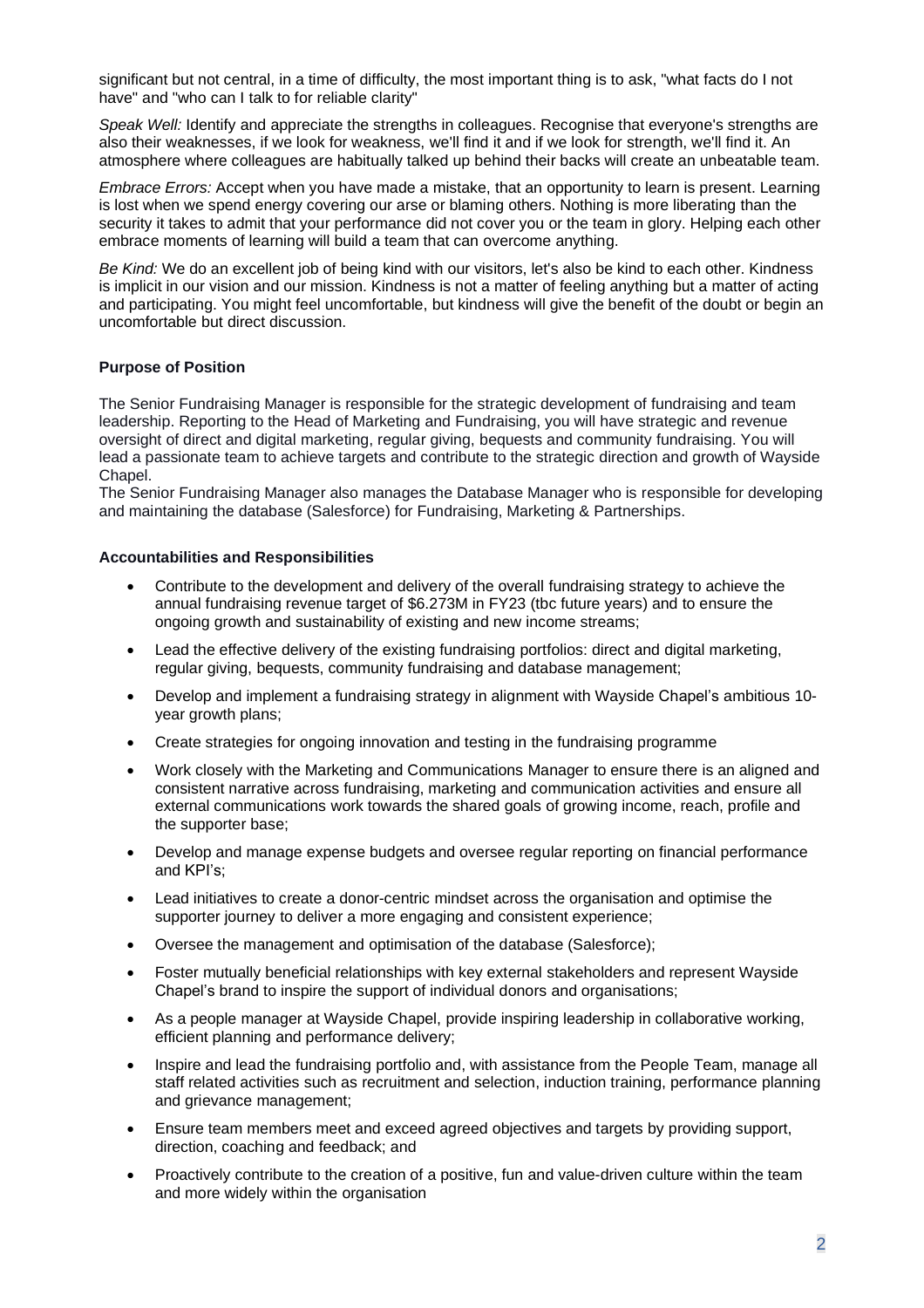#### **Other**

- Accountable for providing monthly budget reports to the Head of Marketing & Fundraising, and to the board as required
- Ensure legal compliance with fundraising and privacy legislation within programs;
- Adhere to the Policies and Procedures of Wayside Chapel and ensure adherence by staff and volunteers;
- Attend staff meetings and training as required;
- Promote the objectives of Wayside's Supported Employment Program by walking alongside Wayside supported staff with sensitivity to the barriers they face to open employment and celebrating their contribution to community; and
- Practice and promote appropriate self-care at an individual, team and organisation-wide level.

#### **Work Health and Safety**

- Accountable for complying with legislation and all Wayside WHS policies/procedures and instructions, reporting any hazards or safety issues to your manager, and performing all tasks in a manner that guards against risk to self and others within the workplace.
- Undertake risk assessment and safety plans in collaboration with People and Culture

## **Core Competencies– key skills, work experience, qualifications**

- Relevant tertiary qualification in marketing, communications, fundraising or business;
- Successful track record of achieving fundraising targets, along with experience managing budgets and tracking performance across multiple portfolios;
- Demonstrated experience leading and motivating staff;
- Extensive knowledge of the fundraising landscape in Australia, and specifically in Sydney;
- Demonstrated experience mapping and managing supporter journeys;
- Exceptional written and verbal communication skills, project management skills and time management skills;
- Excellent interpersonal skills and an empathetic nature;
- Ability to work collaboratively across multiple program areas to build strong relationships and achieve results;
- Willingness to learn from mistakes and take a solutions-focused approach to overcoming barriers;
- Proficiency in MS Office (Word, Excel, PowerPoint and Outlook) and CRM systems (preferably Salesforce);
- Passion to make a positive impact in the community and a willingness to work within Wayside Chapel's ethos, support its values and advance its mission; and
- Willingness to work within and promote the importance of Wayside's WHS policies and procedures.

## **Key Relationships**

| <b>Who</b>                               | Why                                                                                                        |
|------------------------------------------|------------------------------------------------------------------------------------------------------------|
| <b>Internal</b>                          |                                                                                                            |
| <b>Head of Fundraising and Marketing</b> | Report on outcomes against project<br>$\bullet$<br>plans.                                                  |
|                                          | Seek approval for new strategies,<br>$\bullet$<br>practices and solutions,                                 |
|                                          | Keep informed of contentious issues or<br>$\bullet$<br>conflicts                                           |
| <b>Fundraising team</b>                  | Lead and manage the fundraising team<br>$\bullet$                                                          |
| <b>Marketing and Communications team</b> | Develop and maintain effective working<br>$\bullet$<br>relationships and open channels of<br>communication |
|                                          | Keep informed of contentious issues or<br>$\bullet$<br>conflicts                                           |